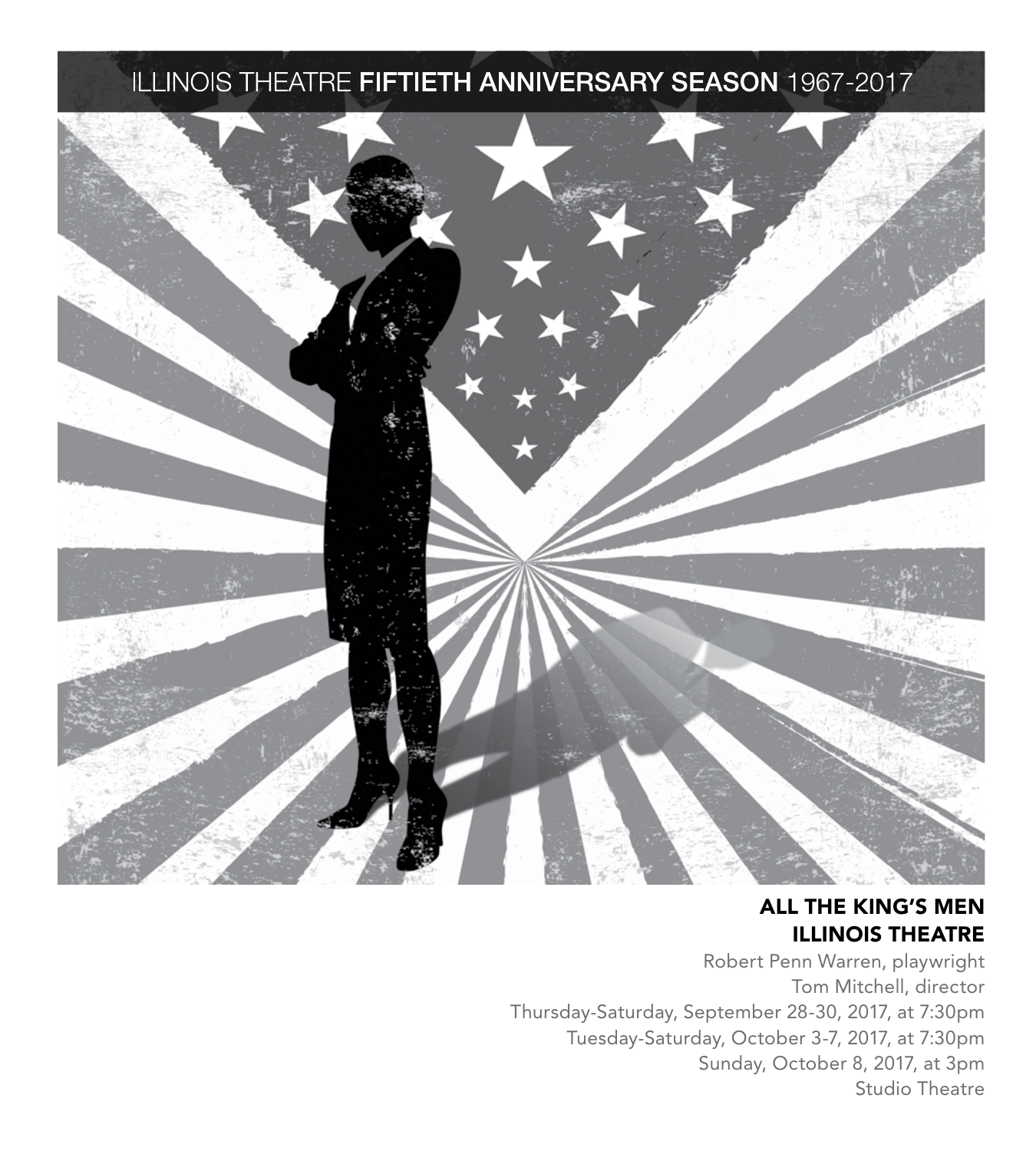

### RESISTANCE REVOLUTION RESURGENCE

I've been making, studying, and teaching theatre for most of the last 40 years. And I'm often asked about the role of theatre. Is it meant to entertain and educate, as Roman philosopher Horace wrote in the *Ars Poetica*? Or do we follow the Sanskrit *Nātya Śāstra*, which suggests that the primary goal of theatre is to transport the audience to a parallel reality of wonder and joy? And what about Brecht, who wanted to create a 20thcentury theatre that spurred its audience to action? For me, the best theatre—the theatre we offer this season—does all three.

We are obviously a theatre that educates. Our productions are basic texts for students in a variety of courses, including the thousands in THEA101: Introduction to Theatre Arts. Productions are also research

labs for our students, who use them to prepare as professional theatre artists. Our first two, *All the King's Men* and *Travesties*, are perhaps the most educational. They are both about historical moments of resistance to the political status quo as well as the limits of that resistance.

Of all the revolutions, I think the sexual revolution might be the best. Sarah Ruhl's funny, feminist *In the Next Room, or the vibrator play* takes the invention of the vibrator as a starting point for the revolution in how women conceived of their sexuality, maternity, relationships, and labor.

*Barbecue* is also revolutionary, though in a more Brechtian sense. It demands we rethink what we "know" and then act on our new knowledge.

We also transport audiences to a better world. *Twelfth Night* invites us to imagine a kingdom of filial and romantic love (sometimes thwarted) and offers wonder and joy. My hope is always resurgent after seeing Shakespeare.

Of course, we entertain. *Assassins*, Steven Sondheim's history of the men and women who've failed and succeeded in killing a president, is a darkly comic but always exuberant song-and-dance extravaganza.

I am thrilled to be part of a Department determined to make relevant, revolutionary theatre. Thank you for being with us as well.

Dr. Kirsten Pullen Head, Department of Theatre

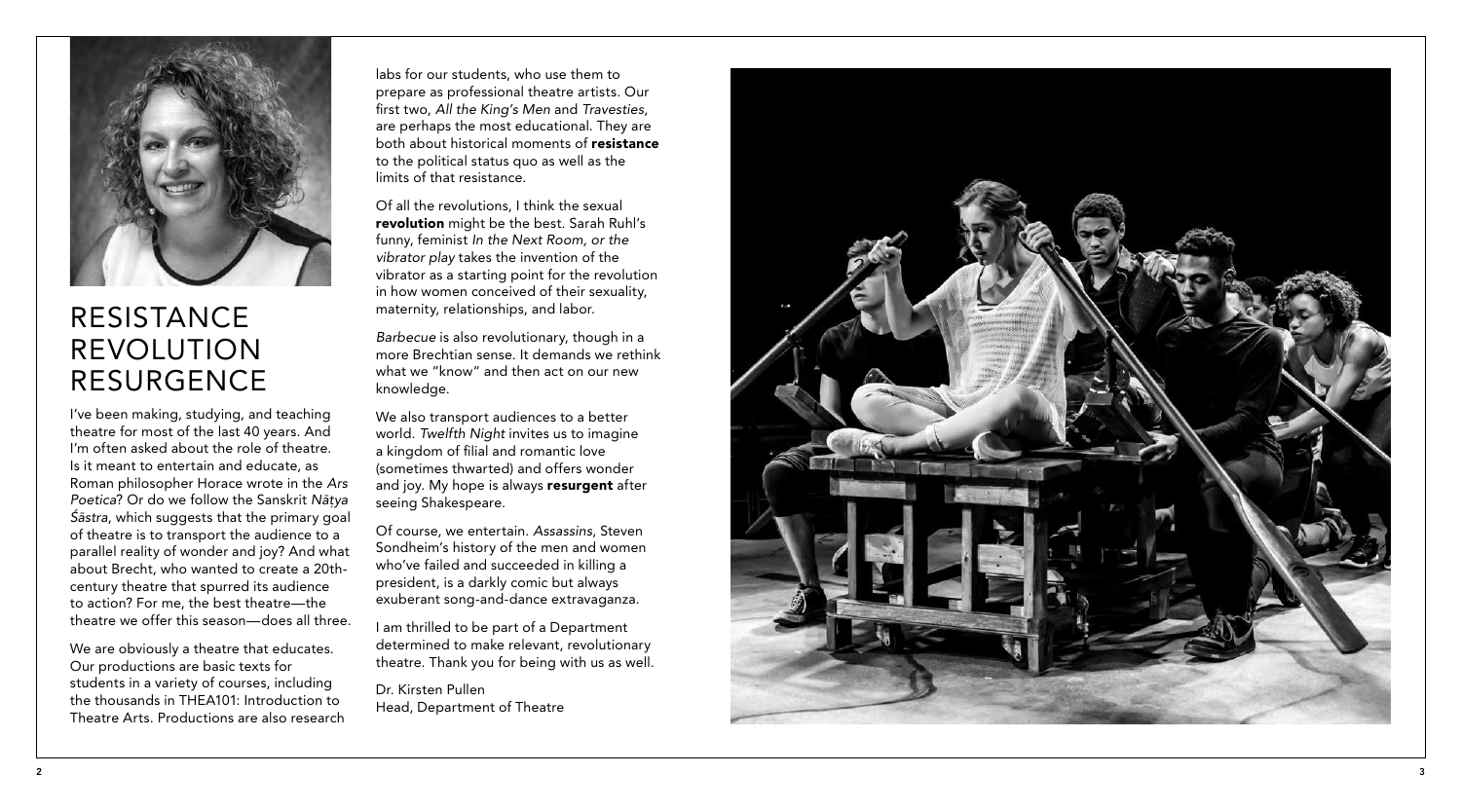### PROGRAM

#### ALL THE KING'S MEN ILLINOIS THEATRE

Robert Penn Warren, playwright Tom Mitchell, director

Thursday-Saturday, September 28-30, 2017, at 7:30pm Tuesday-Saturday, October 3-7, 2017, at 7:30pm Sunday, October 8, 2017, at 3pm Studio Theatre

# DIRECTOR'S NOTE

### A POLITICAL WORLD RECONSIDERED

Robert Penn Warren won the 1947 Pulitzer Prize for his novel, *All the King's Men*. He had first approached the story of the charismatic Willie Stark in a stage version called *Proud Flesh*, then reworked it into a novel. The novel was then adapted as a radio play, then a film, and then back into the dramatic version that we share at this performance. *All the King's Men* has also been adapted as a teleplay, a second screen version, in Carlyle Flood's opera *Willie Stark*, and in a contemporary adaptation by Adrian Hall.

Warren's tale was inspired by the larger-than-life political character, Huey Long, who rose to power in Louisiana as a populist governor from 1928 to 1932 and then as senator until his assassination in 1935. Long's rise from modest origins to the Louisiana statehouse and beyond was due to his ability to play on the emotions of rural voters, promising to make "every man a king."

The author has written about his attraction to the story as a way of exploring how "strong men" like Huey Long or Willie Stark (or Mussolini or Hitler) can take advantage of a vacuum of leadership, meaning, or ideas, offering to fill the vacuum with personality, confidence, and what appears to be in the popular interest. "There is a natural need to build something, to be part of a cause, to gain meaning. This can get to be an evil thing when the great blankness of life is filled by terrible forces," Warren said in an interview about the novel.

The ideas, the characters, and the plot arc of Robert Penn Warren's *All the King's Men* have been so potent that they have taken diverse artistic forms in a relatively short 70 years including Warren's own multiple versions. The story of Willie Stark gets at essential truths about our social-political system. Democracy is vulnerable to demagogues who sell the people what they want to hear, while behind the scenes they may serve corrupt masters.

The American political system has been nearly the exclusive domain of men since it was conceived in the 18th century. In our times, as women slowly wrestle their way into political leadership, it is revealing to consider Robert Penn Warren's cautionary tale through a female lens. Watching a cast of young women in the roles of Willie Stark, Jack Burden, Tiny Duffy, etc. allows us to critique the role of gender in this environment, and to imagine how women might offer different approaches and values in that world. Looking at the story through this gender change puts the relationships of fathers and sons into high relief (and it is a play full of "daddy issues"). Likewise, the men's treatment of wives, mothers, girlfriends, and lovers gets a new perspective when the cast is all female. Finally, if we are ever to arrive at a time when women have equal access to elective office, we need to have practice imagining them in roles of leadership. This production of *All the King's Men* offers such a model in which ambitious women pull the levers of power.

—Tom Mitchell

*All the King's Men is presented by special arrangement with Dramatists Play Service, Inc., New York.*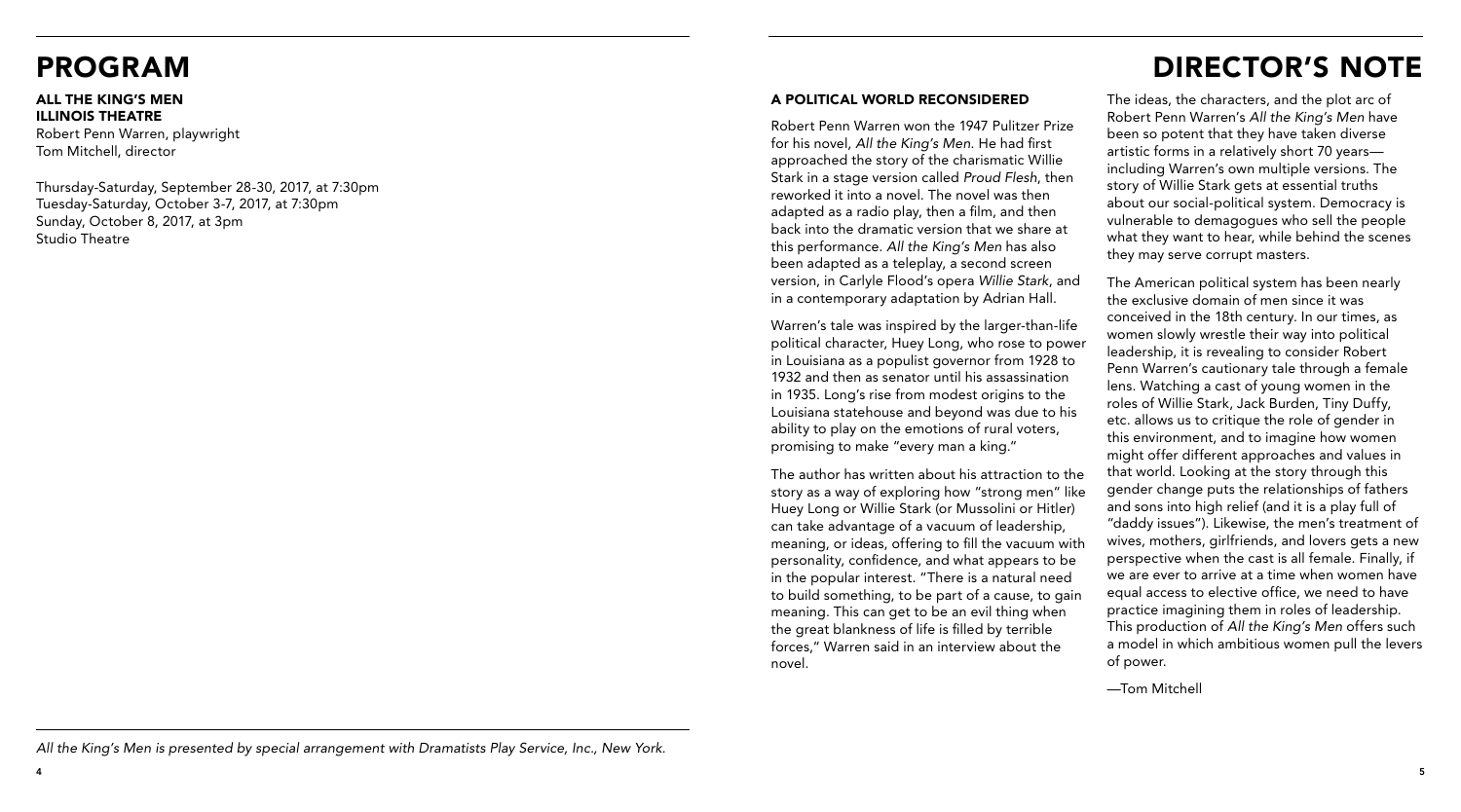# ALL THE KING'S MEN CAST

PLAYWRIGHT

Robert Penn Warren

DIRECTOR Tom Mitchell

SCENIC DESIGNER Jaclyn Zimmerman

COSTUME DESIGNER Rae Melnik

LIGHTING DESIGNER Stuart Wilson

SOUND DESIGNER Luke Parker

PROPERTIES MASTER Megan Dietrich

HAIR/MAKEUP COORDINATOR Samantha C. Jones

VOCAL COACH Sigrid Sutter

FIGHT CHOREOGRAPHER Zev Steinberg

STAGE MANAGER Maddie Martín

TECHNICAL DIRECTOR Patrick Szczotka

SLADE Tafadzwa Diener

**MOTHER** Lauren Farbota

MAN Esther Fishbein

ANNE STANTON Madison Freeland

TINY DUFFY Julia Gold

TOM STARK Vacketta Herzog

JUDGE IRWIN Noelle Klyce

SUGAR BOY Brittney McHugh WILLIAM LARSEN Zoe Nemetz

DR. ADAM STANTON Lily Sethi-Newton

SADIE BURKE Katelynn Shennett

WILLIE STARK Marlene Slaughter

PROFESSOR Alexandra Smith

FREY Kathleen Sullivan

LUCY STARK Alexis Walker

JACK BURDEN Allie Wessel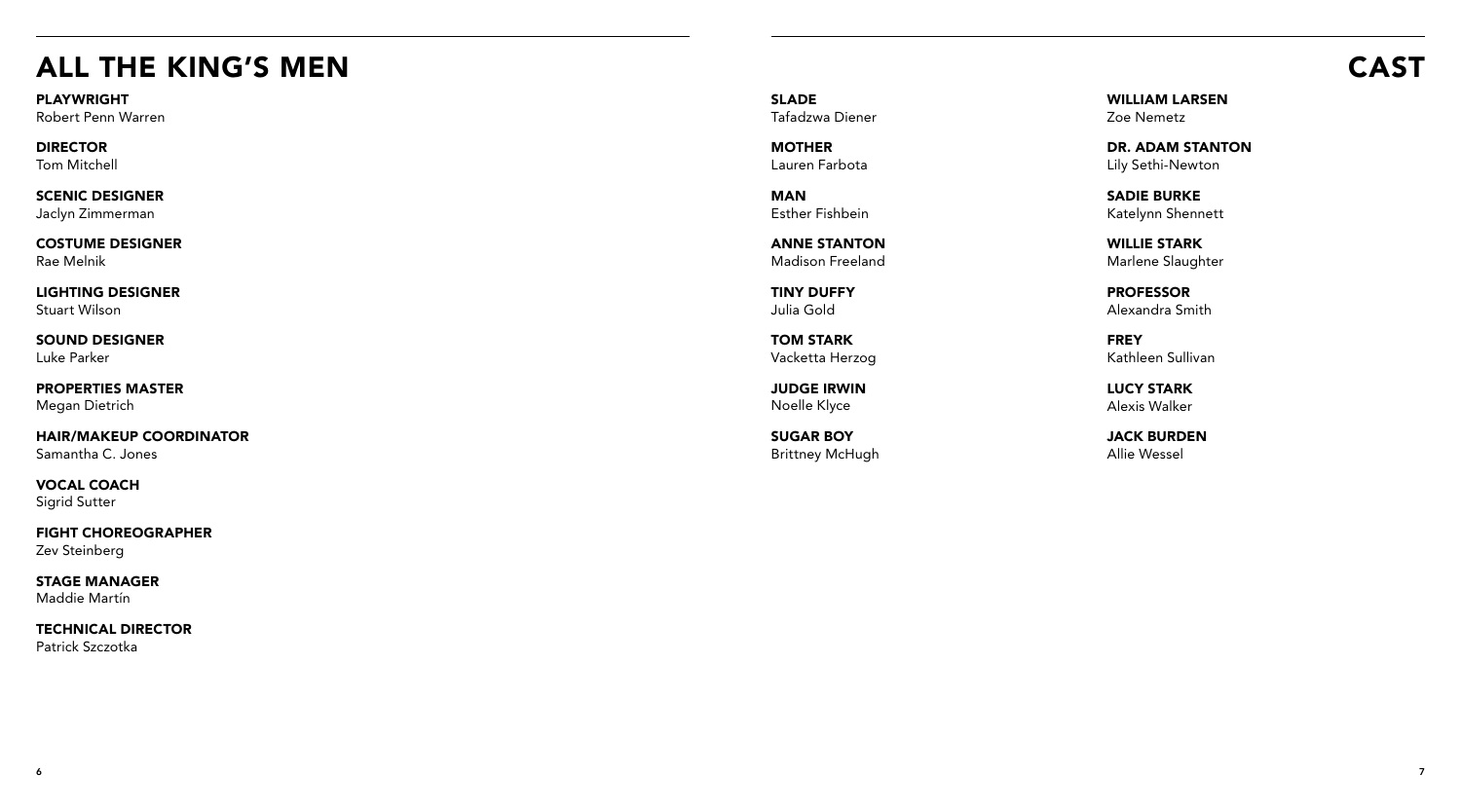# SCENIC BREAKDOWN

The action takes place in a state of the deep South.

The play is written with a prologue and three acts. This production will divide the play into two parts with one 20-minute intermission.

*This production includes gun shots.*



Tafadzwa Diener (Slade) is a sophomore pursuing her BFA in acting. This is her debut performance with Illinois Theatre. She last performed at Krannert Center in a production of *Dreamgirls* (Effie). As a Champaign-Urbana native, she has been

involved in theatre around the community for many years. Some recent local credits include *Joseph and the Amazing Technicolor Dreamcoat*  (Narrato *r*) at the Virginia Theatre and the Celebration Company at Station Theatre's production of *Party* (Mel).



Lauren Farbota (Mother) is a senior in the Department of Theatre at the University of Illinois. She has previously performed at Krannert Center in *Failure: A Love Story* and *John Steinbeck's The Grapes of Wrath*. Her other recent work includes roles in *St.*

*Lucy's Home for Girls Raised by Wolves*, *Trifles*, and *Mr. Marmalade* in the Armory Free Theatre and *The Flick* for Penny Dreadful Players. She is also involved in the campus troupe Hive Society Improv.



Esther Fishbein (Man), from Glencoe, Illinois, is a senior pursuing a BFA in acting. Her Illinois Theatre productions include *Failure: A Love Story* (Cuckoo Clock/Moses), *Mr. Burns, a post* -*electric play* (second FBI Agent/Ensemble),

and *John Steinbeck's The Grapes of Wrath* (Ruthie). She has also performed in the Armory Free Theatre's productions of *A Midsummer's Nightmare* (Mallory), *Call Me Woman* (Deviser), and *As Wind in Dry Grass* (Gabby). She participated in the 2014 reading of *Good Kids* (Madison) by Naomi Iizuka.



Madison Freeland (Anne Stanton) is a junior pursuing her BFA in acting at the University of Illinois. She most recently appeared in *Dontrell, Who Kissed the Sea* and *Romeo and Juliet* with Illinois Theatre *.* She was also in *Call Me Woman* at the Armory Free Theatre.





Vacketta Herzog (Tom Stark), from Indianapolis, Indiana, is a sophomore pursuing her BFA in acting at the University of Illinois. She most recently appeared in *American Idiot* (St. Jimmy) and *St. Lucy's Home for Girls Raised by Wolves* (Susanne) in the

Champaign-Urbana area. This show marks Vacketta's debut performance at Krannert Center.





8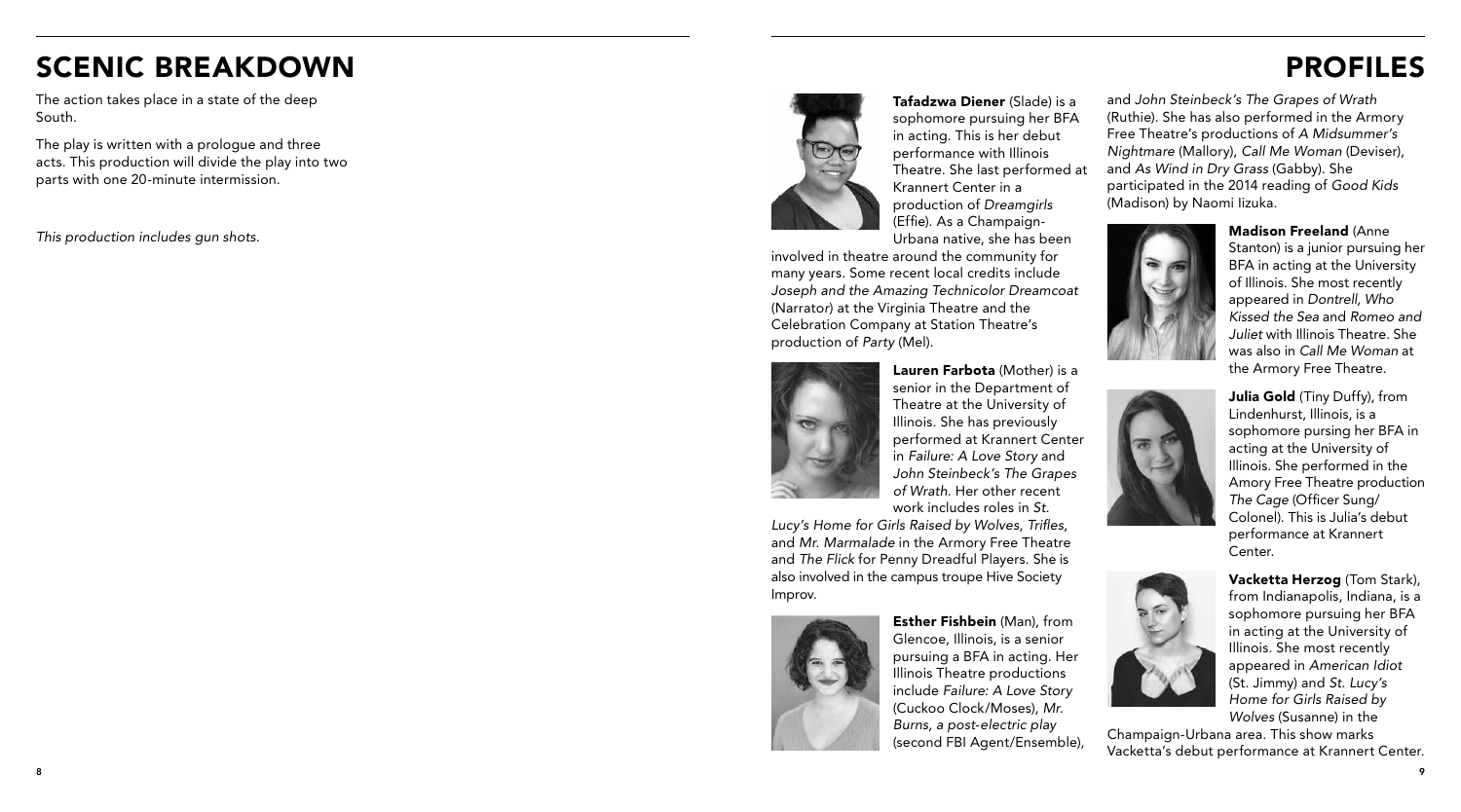

Noelle Klyce (Judge Irwin) is a senior pursuing her BFA in acting in the Department of Theatre. At Illinois Theatre, she recently played Nurse in *Romeo and Juliet,* Mom in *Dontrell, Who Kissed the Sea*, Floyd's Wife in *John Steinbeck's The Grapes of*

*Wrath,* and Mad Woman in *The Other Shore*. Outside of Illinois Theatre, she has played in the Armory Free Theatre's productions of *Eleemosynary*, *Call Me Woman*, and *Rockman*. Noelle has also worked in various productions with ETA Creative Arts Foundation and Bernard Productions, in the green show (the opening performance) for Chicago's Shakespeare Theatre in the Parks, and in the third season of NBC's *Chicago PD*.



Brittney McHugh (Sugar Boy) is a junior pursuing a BFA in acting at the University of Illinois. *All the King's Men* will mark her second production at Krannert Center; she appeared in *Romeo and Juliet* as the Apothecary Girl last year. She comes from the

northwest suburbs of Chicago and has been acting since she was eight years old. Some of her previous credits include *The Tempest* (Miranda), *Dog Sees God: Confessions of a Teenage Blockhead* (CB's Sister)*, After Juliet* (Bianca), and *Call Me Woman*.



Zoe Nemetz (William Larsen) is a sophomore pursuing a BFA in acting at the University of Illinois. Prior to acting, Zoe was a competitive dancer. She recently appeared as Daphna in *Bad Jews* by Joshua Harmon with the Unit 14 Theatre Company.



Lily Sethi-Newton (Dr. Adam Stanton) is a sophomore pursuing her BFA in acting at the University of Illinois. She previously appeared in *The Yellow Wallpaper* and *Trifles* at the Armory Free Theatre, and *Party* at the Station Theatre. *All the King's Men* is her first

production at Krannert Center. She is currently in the filming process for *Young Dems: The Series* with Protagonist Pizza Productions. On campus, she is a part of Potted Meat Sketch Comedy.

> Katelynn Shennett (Sadie Burke), from Normal, Illinois, is a junior pursuing a BFA in acting at the University of Illinois. She most recently appeared as Nelly Fail in *Failure: A Love Story* at Krannert Center. Other credits include the formal reading of

*Wig Out!* (Faye) and *After Juliet* (Rosaline) with the Penny Dreadful Players, and *Call Me Woman* in the Armory Free Theatre.



Marlene Slaughter (Willie Stark), originally from Houston, Texas, is a junior pursuing her BFA in acting. She moved to the Chicago area in 2013 before beginning her education here at the University of Illinois. In 2014 and 2015, Marlene was a State Qualifier in the IHSA Speech

competition. In 2015, she competed in the 2015 National NAACP ACT-SO competition in Philadelphia and became the gold medalist and national title holder. This will be Marlene's third mainstage performance at Krannert Center.



Alexandra Smith (Professor) is a senior in the Department of Theatre. She most recently appeared at The Met Cloisters in New York City in the world premiere of *Play of Adam*. This is her fifth show at Krannert Center, where she previously appeared in *Iago's Plot*

directed by Shozo Sato; *Mr. Burns, a post-electric play*; *The Other Shore*; and *John Steinbeck's The Grapes of Wrath*. Her Armory Free Theatre credits include *As Wind in Dry Grass, Moonside Manners, Dead Man's Cell Phone*, *Call Me Woman, A Midsummer's Nightmare, She Smashes Screens*, and *St. Lucy's Home for Girls Raised by Wolves* (director).



Kathleen Sullivan (Frey) is a sophomore pursuing her BFA in acting. She attended Mother McAuley Liberal Arts High School where she appeared as Mama in *I Remember Mama* and Juror #8 in *Twelve Angry Women.* Other credits include Eileen in *Nice Work if You Can*

*Get It* at the Oak Lawn Park District.



Alexis Walker (Lucy Stark) was born in Atlanta, Georgia. She is attending University of Illinois to pursue a BFA in acting. She is an active James Scholar, Fine and Applied Arts Ambassador, and member of the LENS Diversity program on campus. She was recently

awarded scholarships from the Walt Disney Corporation and the Northbrook Women's Club. She has performed in productions including *Dontrell, Who Kissed the Sea* and *Romeo and Juliet* at the University of Illinois, and *In Plain Sight* at Northwestern University.



Allie Wessel (Jack Burden) is a senior pursuing her BFA in acting at the University of Illinois. Previous credits in the Champaign-Urbana area include a reading of Naomi Iizuka's *Good Kids* (Amber); *Will Grayson* (Maura); *Might* (Sabrina); *The Effects of*

*Gamma Rays on Man-in-the-Moon Marigolds* (Ruth); *Rockman* (Roll); *Midsummer's Nightmare* (Kelsey); *Kingdom City* (Crystal); *Mr. Burns, a post-electric play* (Quincy/Bart); *Romeo and Juliet* (Balthazar); and *Call Me Woman* at the Armory Free Theatre. Allie was seen as Devil in the 12th-century English translation of *Play of Adam* at the Met Cloisters in New York City. She is also the president and founder of OKNow Ladies Sketch Comedy, the first and only all-female sketch comedy troupe on the U of I campus.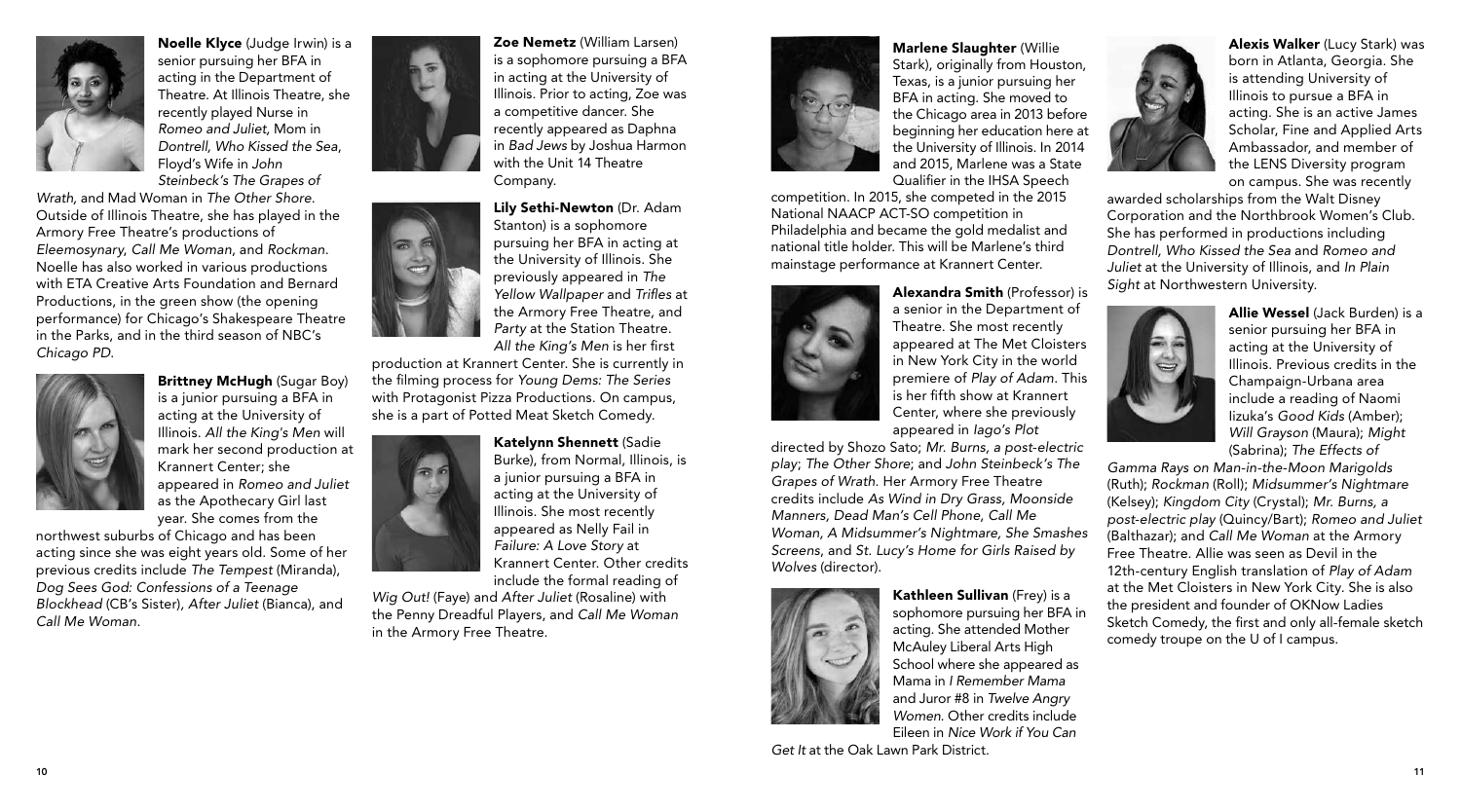

Tom Mitchell (Director) is Associate Head of the Department of Theatre. Last season he directed *The Minotaur* in the Krannert Center Studio Theatre. This season he will follow up *All the King's Men* by directing *Hansel and Gretel* for Lyric

Theatre @ Illinois. A specialist in the early plays of American playwright Tennessee Williams, Mitchell recently adapted and staged a collection of unpublished short stories by that author that performed in Urbana, St. Louis, and New Orleans. Mitchell has been a guest presenter for the Tennessee Williams Institute in Provincetown, Massachusetts, and is an honorary faculty member at Inner Mongolia University Arts College where he staged scenes from *Glass Menagerie* with Chinese and American student actors. Professionally, Tom has directed lost plays by the 20-century Spanish playwright José López Rubio, and the premiere and national tour of James Still's play *Meet Me Incognito* for the Metro Theatre Circus of St. Louis. At Krannert Center he has staged plays of Molière, adaptations of Charles Dickens, and musicals of Rodgers and Hammerstein. Locally, he directed productions of *Hay Fever*, *Around the World in 80 Days*, and *Freud's Last Session*. Mitchell served on the national selection committee of the Kennedy Center American College Theatre Festival travelling the nation to review 56 university productions. For several years, Tom Mitchell directed, taught, and chaired the Summer Theatre Program at the Interlochen Center for the Arts.

Robert Penn Warren (playwright) was born in Kentucky in 1905 and died in 1989. He was appointed the first Poet Laureate of the United States in 1986. Warren received the Pulitzer Prize for both fiction and poetry. Besides his novels and

poetry, Robert Penn Warren was a professor and literary critic, co-founder of *The Southern Review*. *All the King's Men* was published in 1946.

Megan Dietrich (Properties Master) is the Krannert Center Properties Shop Foreman and a new member of the Krannert Center staff. She graduated in 2016 from the University of Illinois with an MFA in properties design and management. Megan has also worked for the Chautauqua Theatre Company, The Kitchen Theatre, and the Pacific Conservatory for the Performing Arts. She received her Bachelor of Liberal Arts in 2010 from Whittier College.

Maddie Martín (Stage Manager) is a junior pursuing a degree in stage management. At Krannert Center, she has served as the Stage Manager for *A Psalm of Silence* and as an Assistant Stage Manager for the productions of *Kiss Me, Kate; November Dance*; and *Failure: A Love Story*. Maddie was the Assistant Production Coordinator for The Illinois High School Theatre Festival. Professionally, Maddie was the Assistant Stage Manager for Definition Theatre Company's *An Octoroon* (in association with Goodman Theatre) and for *Byhalia Mississippi* (remounted in Steppenwolf Theatre's 1700 Theatre). In the summer of 2016, she was the Assistant to the Artistic Director for Definition Theatre Company. This past summer, Maddie interned at Northlight Theatre where she stage managed Phillip Dawkins' *Edgar & Ellen: Bad Seeds!*

Rae Melnik (Costume Designer) is a junior studying costume design and technology. They hail from Niles, Illinois, where they graduated from Niles North High school. Their previous credits include Costume Designer for *Deadman's Cellphone* and Assistant Costume Designer for Lyric Theatre's *Viva Verdi*. They are also credited with winning Judges' Choice in FashioNext in 2015, a teen design competition hosted by the

Chicago History Museum. This will mark their first production with Illinois Theatre.

Luke Parker (Sound Designer) is a second-year MFA student in sound design. His previous roles at Krannert Center include sound design for *Dontrell, Who Kissed the Sea* and *Viva Verdi!* He has also held roles as audio engineer on *Light in the Piazza* as well as *Mr. Burns,* a *post-electric play.* His other work this season includes designer/ engineer for *Studiodance I* and audio engineer for *Barbecue.*

Christina Rainwater (Scenic Charge Artist) is a member of United Scenic Artists Local 829 and has been a professional scenic artist for 16 years. She received a BFA in theatre from Missouri State University and an MFA in scenic art from University of North Carolina School of the Arts. There, she developed the workshop "A Distressing Subject" on distressing techniques for scenery, properties, and costumes. She was the Scenic Charge Artist at the Flat Rock Playhouse in Flat Rock, North Carolina, for two years. She has an ongoing working relationship at Goodspeed Musicals, where she had the pleasure of working on the musicals *Camelot*, *Carnival*, *Carousel, Hello Dolly!,* and *La Cage aux Folles*. She also worked for Feld Entertainment in Palmetto, Florida, including Disney's *Princesses on Ice* and Disney's *Playhouse Tour II*. This summer she worked for six weeks at The Muny, St. Louis, as a journeyman Scenic Artist.

Zev Steinberg (Fight Choreographer) is a visiting professor of stage combat, movement, and acting at the University of Illinois. Zev has choreographed violence in theatres all over the Midwest and has been recognized 11 times for his artistic achievements. Zev is a certified teacher and recipient of the Paddy Crean Award with the Society of American Fight Directors. Zev is also a certified yoga teacher. Zev holds his MFA

in acting from Michigan State University, after graduating with a BFA from the Department of Theatre at the University of Illinois.

Sigrid Sutter (Vocal Coach) has travelled abroad and across the United States for her work and studies. In Chicago, she worked with A Red Orchid Theatre, Steep, Jackalope, Northlight, Back Room Shakespeare Project, and many others. Her voice and dialect coaching credits include a dozen productions for The Repertory Theatre of St. Louis, including the world premiere of *The Invisible Hand* by Ayad Ahktar, *Sense and Sensibility* adapted and directed by Jon Jory, and Pulitzer Prize-winning *Clybourne Park*. Her film credits include *Colma: The Musical* and *Strange Culture*; and her television credits include *Chicago Justice* and *Ellen*. She has taught courses and workshops in acting Shakespeare, voice and speech, and movement at The Guthrie Theatre, The Theatre School at DePaul University, The Conservatory at Webster University, The University of Chicago, Washington University, Gustavus Adolphus College, and other top institutions. She is a certified teacher of Fitzmaurice Voicework and Pilates. Ms. Sutter trained at The Shakespeare Theatre Company/George Washington University, earning an MFA in classical acting.

Patrick Szczotka (Technical Director) is in his second year as a candidate for an MFA in scenic technology at the University of Illinois. Patrick's previous work at the U of I includes *Romeo and Juliet* and *Poppea*. Most recently, he worked as the Safety Coordinator for Glimmerglass Opera Festival out of Cooperstown, New York. Patrick received his bachelor's degree from Sonoma State University in Rohnert Park, California, studying technical theatre. Some of his previous credits include *Into the Woods*, *Abraham Lincoln's Big Gay Dance Party*, *and Blur*.